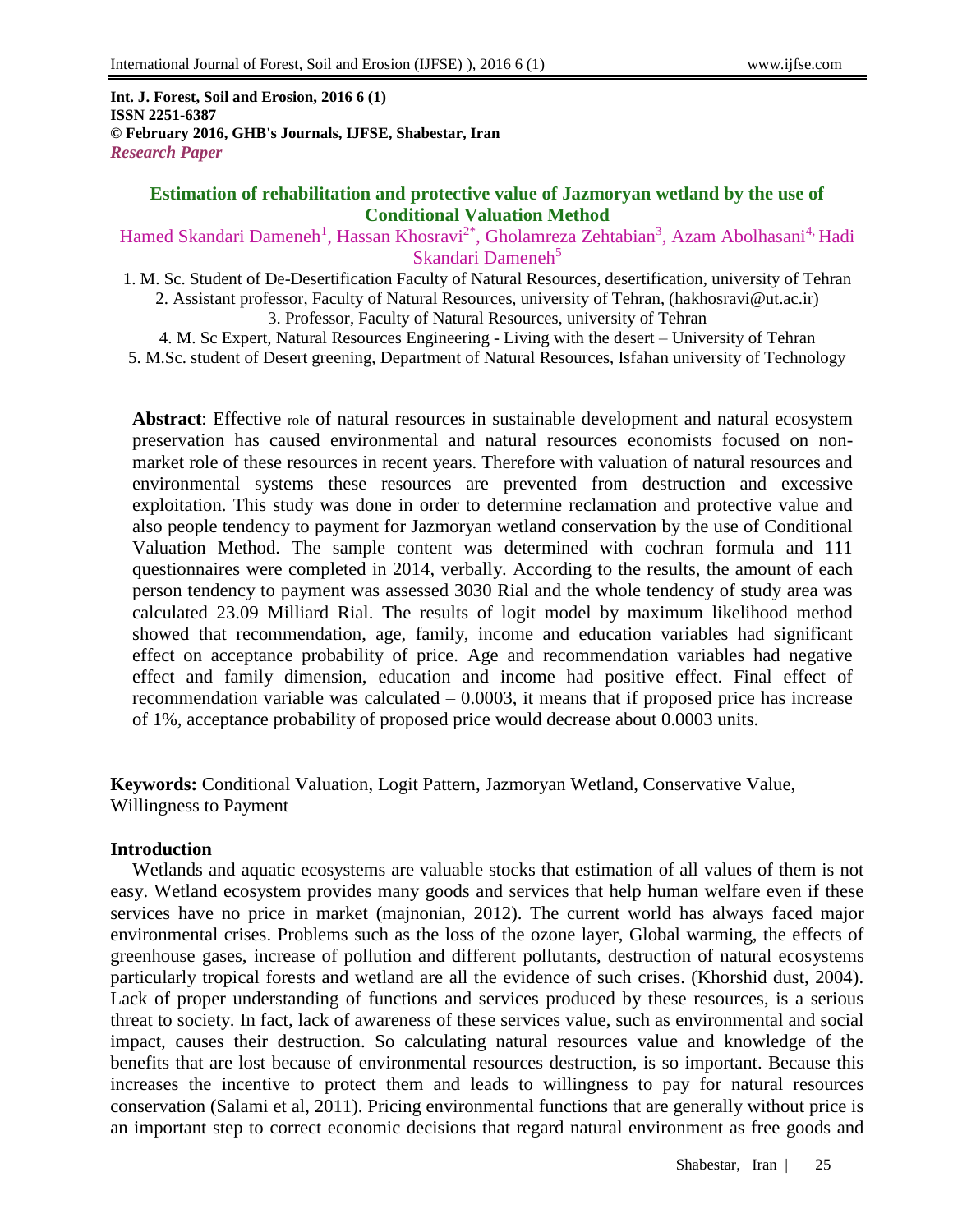services (Majabi And Monavari, 2005). So pricing on non- market functions and services of natural resources and environment is so important for many reasons including identifying and understanding the environmental and ecological benefits, creating linkage between economic policies and revenues earned by natural resources, evaluating the importance of environmental resources in improving human welfare and sustainable development, adjustment and modification of national accounts such as national impure production and preventing damage and uncontrolled exploitation of natural resources (Molaei And Kavoosi, 2011). Many studies have been done about this issue by the use of Conditional Valuation Method (CVM) for example:

Leong et al (2005) investigated protective value of mountainous area forests in Malaysia and concluded that protective value per visitor is in the range of 20 to 27 currencies.

Gurluk (2006) estimated value of ecosystem services equal to 67.44 dollar per family in one year in an area in turkey. In lobnan, Sattout et al (2007) calculated recreational value of cedar forest equal to 42.43 dollars by the use of CVM. . Reynisdottir et al (2008), the average willingness to pay as the entrance to the National Park and Gull Foss Askaftafl Ireland using contingent valuation method, respectively 508 and 333 million kroner Iceland calculated. Nabin et al (2008) by the use of CVM and logit model showed that the average of visitors' tendency for paying to conserve a protected area is 69.2 dollars in Nepal. In the study, Weber and Stewart (2009) by the use of selection modeling method, wanted visitors to rank different senarios for a river reconstruction project in the central part of New Mexico. They concluded that tendency to annual payment for the river reconstruction is 156.6 dollars per family or 9.21 dollars per mile. In the study, Saleh et al (2014) evaluated conservative value and effective factors on people tendency to payment in a wtland in Marzon Abad in Babol, their study showed that each person tendency to pay for the wetland protection is equal to 56364 Rials monthly and the average of conservative value per family is equal to 235037.88 Rials. Ahmad sam daliri et al (2013), in a study, evaluated Chalus citizens tendency to pay for protection of Valasht Lake by the use of Conditional Vluation Method and conluded that 67% people in the study area have tendency to pay for protection of water resources an the average of tendency for payment is equal to 26175 Rials monthly. In the other hand the whole conservative value of this lake is equal to 6994 milion Rials annually. Jafari nejad et al (2012) evaluated the intrinsic value of Gomishan wetland in Golestan province by the use of CVM, their study showed that income and education have the most effect on native and non-native communities' tendency for protection of wetland. According to global approved indicators, economic value of Gomishan wetland was determined equal to 0.201 milliard dollars per hectare. Zebar dast et al (2010) calculated non- use value of Anzali wetland equal to 88039.2 Rials annually by the use of CVM.

Jazmoryan wetland is located on south of Kerman and is effected by Bampour and Hallilroad rivers. Despite of environmental and ecological value of this wetland, it isn not protected under different protective titles unfortunately and different environmental factors and also the effects of human activities have caused the wetland to become dry. Because of significant importance of this wetland in protection of natural ecosystems of Iran, this study is trying to evaluate rehabilitation and conservative value of this wetland and also amount of willingness for paying per family by the use of CVM.

### **Martial mad Methods**

#### **The study area**

Jazmoryan wetland is located on 5839E to 5914E and 2710N to 2738N, between Kerman province and Sistan-Baluchestan. It is located between Makran Mountains and Shahsavaran and is spread about 300 Km from east to west and 100 Km from north to south. Vegetation is named JAZZ in local terms and density of them is named MORYAN, So the area is famous as JAZMORYAN. Area of its basin is 69000 Km2 and its height is 300 meters. The area of the catchment is 69,000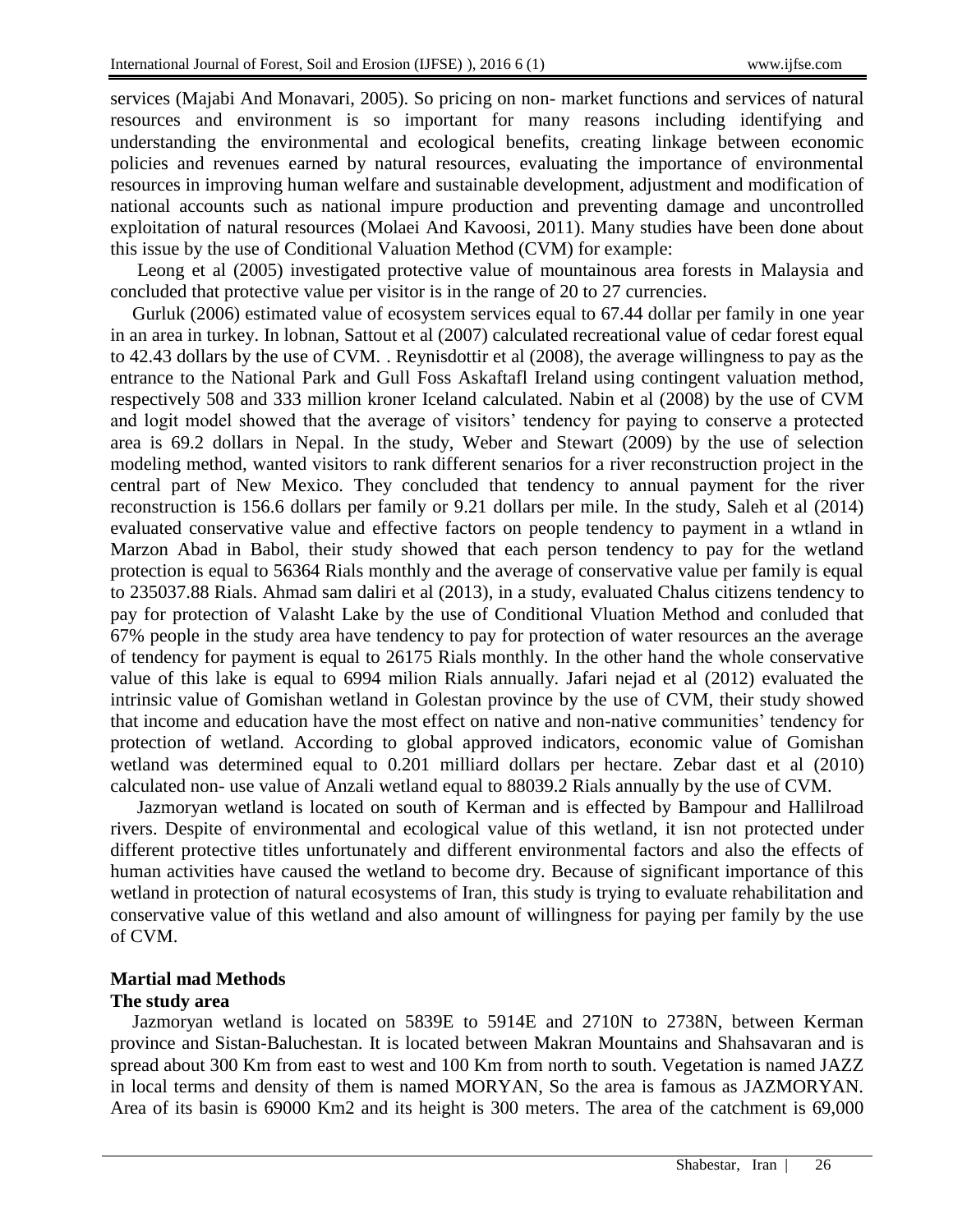km2 with elevation above sea level as 300 m. the full water-catching area of the Lake in times of high water was 3300 km2 and in low water times was 2500 km2. Figure 1 shows the study area location.



Fig1: location of the study area

### **Methodology**

In this study, conditional valuation method was used for evaluation of rehabilitation and protective value of Jazmoryan wetlands. This method is usually used as a standard and flexible tool for estimating non -consuming value of environmental resources. This method was proposed in 1947 by Ciriacy-Wantrup for the first time. But Davis used that experimental, in 1963 for the first time. The CVM method tries to determine people tendency for payment in certain hypothetical market scenarios. This method seems to be simple. Downright, a group of people are asked that how much they have tendency to pay for special merchandise (Amir nejad & Khalilan, 2005). People tendency to payment for environmental resources shows economic value of them. In economic theories, consumer welfare, with an estimated change in surplus and compensatory changes that reflect the willingness to pay for goods is measured (Bocksteal and Mc Connell, 2007). To measure people tendency to payment for determining conservative value of this wetlands and also effect of independent variables as income, education, age, gender, Logit model was used. Double bounded dichotomous choice questionnaire (DBDC) was used for measuring tendency to payment in order to protect JAZMORYAN wetlands in CVM. In this method, the initial suggested amount is offered, if the answer to that was positive, then the second suggested amount that is more than the initial amount, is offered. And if the answer to initial amount was negative, the second suggested amount is less than the first amount (Bateman etal, 1999). To achieve this goal, 30 questionnaires were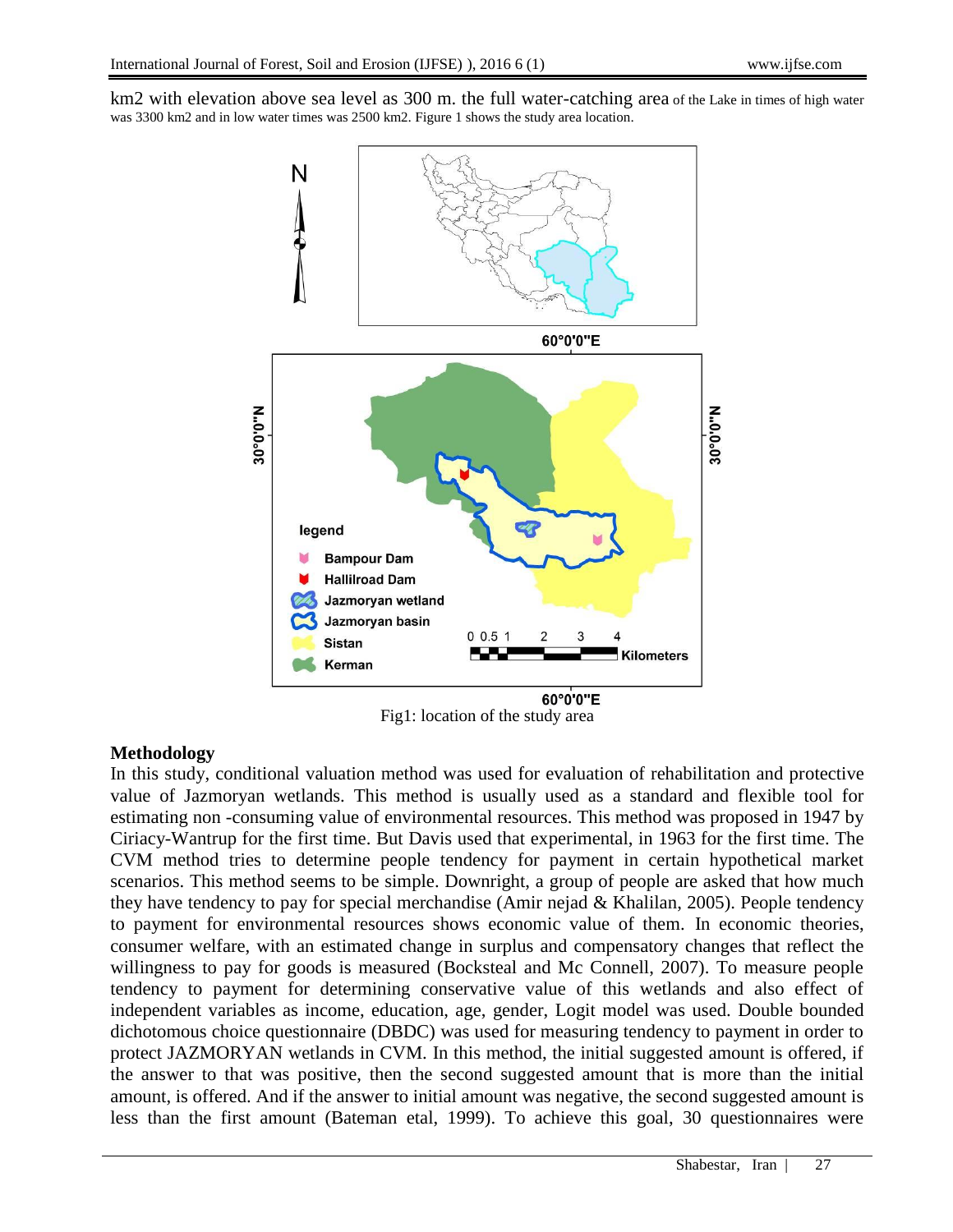completed, and then 20000 Rial was offered as the first suggested amount. So 40000 Rial would offered as the second suggested amount if the answer to the first amount was positive and 10000 Rial would offered if the answer was negative.

Utility of the study population is affected by income and other socio-economic characteristic of them. In DBDC method, it's assumed that people have the following utility function (Khodaverdizadeh et al, 2010):

$$
U = u(Y, S) \tag{1}
$$

U: indirect utility function

Y: individual income

S: vector of other socio-economic characteristic

Each visitor is ready to pay amount of his income for the use of environmental resources as the suggested amount (A). Created utility caused by the use of environmental resources is more than when he does not use the environmental resources and the following relation shows that (Khodaverdizadeh et al, 2010):<br>  $U(1,Y - A; S) + \varepsilon_1 \ge U(0,Y; S) + \varepsilon_0$  (2)

$$
U(1,Y-A;S') + \varepsilon_1 \ge U(0,Y;S') + \varepsilon_0
$$

 $\epsilon_0$  and  $\epsilon_1$  are random variables with average zero that are distributed randomly and independently. Difference in utility caused  $(\Delta U)$  by the use of environmental resources is as following

(Khodaverdizadeh et al, 2010):  
\n
$$
\Delta U = (1, Y - A; S) - U(0, Y; S) + (\varepsilon_1 - \varepsilon_0)
$$
\n(3)

The structure of dichotomous questionnaire has a dependent variable with dichotomous choice in assessment of people tendency to payment. So logit model was used to investigate the effect of different explanatory variables based on visitors WTP (willingness to payment) for determining the recreational value. Based on logit model, posibility of accepting one of proposals by people is according to following relationship (Khodaverdizadeh et al. 2010):<br>  $P_i = F_n(\Delta U) = \frac{1}{(1-\Delta U)(1-\Delta U)(1-\Delta U)(1-\Delta U)(1-\Delta U)}$ 

recretational value. Based on logit model, possibility of accepting one of proposals by p  
\naccording to following relationship (Khodaverdizedeh et al, 2010):

\n
$$
P_i = F_n \left(\Delta U\right) = \frac{1}{1 + \exp\{-\Delta U\}} = \frac{1}{1 + \exp\{-\left(\alpha - \beta A + \gamma Y + \theta S\right)\}}
$$
\n(4)

 $F_n(\Delta U)$  is commulative distribution function with a standard logistic difference and includes some socio-economic variables such as income, proposed amount, age, gender and education.  $\beta$ ,  $\gamma$  and  $\theta$ are coefficient expecting to be  $\gamma > 0$ ,  $\beta \le 0$ ,  $\theta > 0$ .

There are three ways for calculating WTP: the first way is named WTP average that is used for calculation of expecting amount of WTP by numerical integration in the range of 0 to  $\infty$ .

The second method is named total WTP average that is used for calculation of expecting amount of WTP by numerical integration in the range of +<sup>∞</sup> *to -*∞*.* And the third method is named partial WTP average that is used for calculation of expecting amount of WTP by numerical integration in the range of 0 to maximum recommended (A). Among these methods, the third method is better and it is calculated according to following relationship (Khodaverdizadeh etal, 2010):<br>  $E(WTP) = \int_{0}^{\max A} F_n(\Delta U) dA = \int_{0}^{\max A} \left( \frac{1}{1 + \$ 

calculated according to following relationship (Khodaverdizadeh etal, 2010): max max *A A E WTP F U dA dA <sup>n</sup>* \* 0 0 1 1 exp *<sup>A</sup>* \* *Y S* (5)

 $E(WTP)$  is expecting amount of willingness to payment and  $\alpha^*$  is adjusted y intercept That is added to original y intercept sentence by socio-economic sentence (Khodaverdizadeh et al, 2010). Finally, according to cochran formula, 111 questinnaires were completed by people who live around the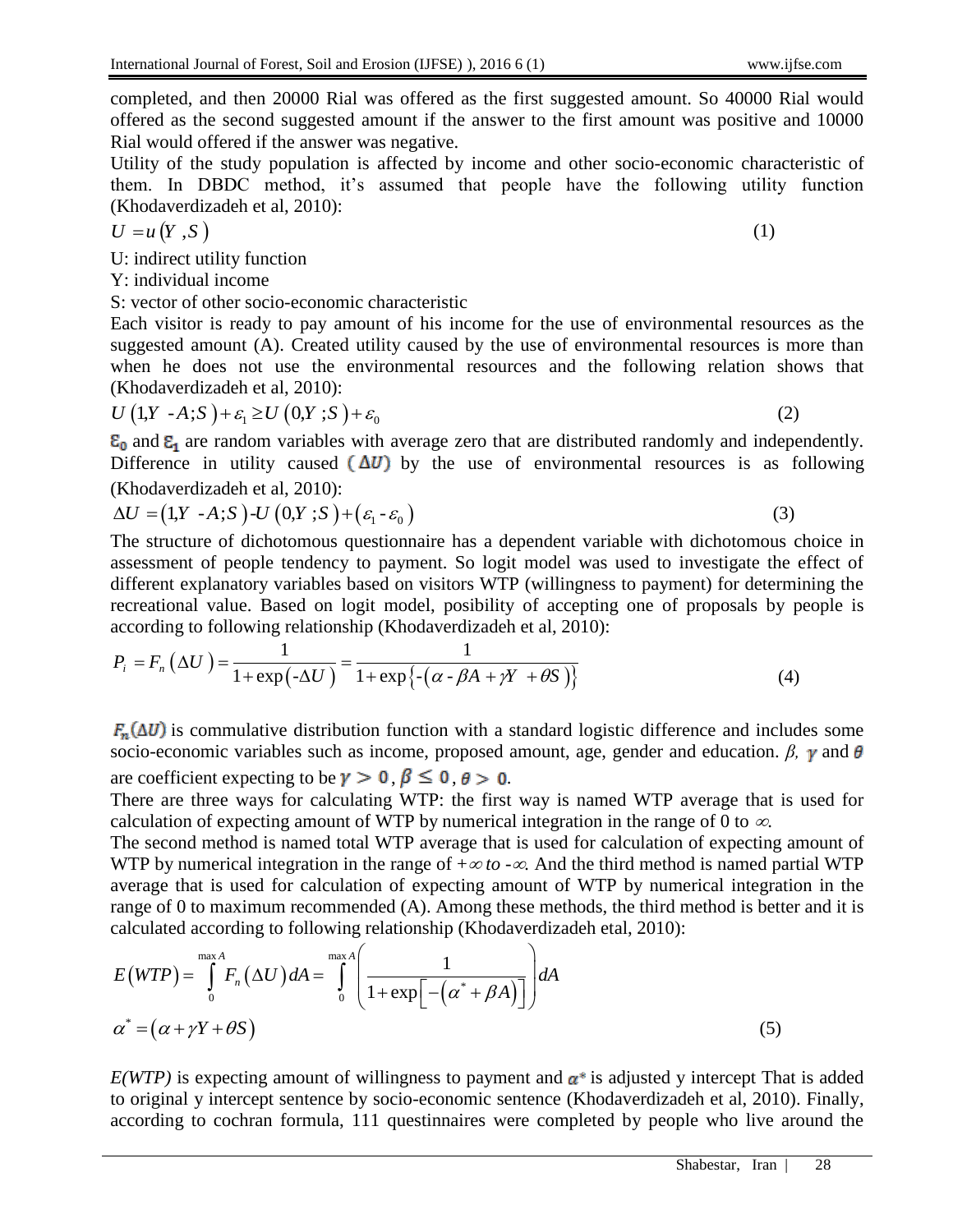wetland bye the use of random sampling in 1393. In the first section, information questionnaire about socio- economic features was collected and in the second section, information about people willingness to payment for rehabilitation and protection of JAZMORYAN wetland was collected. In this study, logit model parameters were calculated by the use of Maximum Likelihood method and shazam9 software.

## **Results**

For better understanding of socio- economic features, prepared data were analyzed. Socio- economic features of study samples are provided in table 1.

|                      |               |         |                    | <sub>.</sub> , |          |  |
|----------------------|---------------|---------|--------------------|----------------|----------|--|
| Variable description | Variable type | average | Standard deviation | minimum        | maximum  |  |
|                      |               |         |                    |                |          |  |
|                      |               |         |                    |                |          |  |
| age                  | Continues     | 29.7    | 10.48              | 15             | 63       |  |
| Gender               | discrete      | 0.73    | 0.44               | 0              |          |  |
|                      |               |         |                    |                |          |  |
| education            | Continues     | 12      | 5.06               | 0              | 19       |  |
|                      |               |         |                    |                |          |  |
| Number of family     | Continues     |         |                    |                |          |  |
| members              |               |         | 2.114              | 3              | 10       |  |
| Income (Rial)        | Continues     | 5060000 | 372.307            | 450000         | 20000000 |  |
|                      |               |         |                    |                |          |  |
| Membership in        | discrete      |         |                    |                |          |  |
| environmental        |               | 0.03    | 0.18               | 0              |          |  |
|                      |               |         |                    |                |          |  |
| support organization |               |         |                    |                |          |  |

|  |  | Table 1: Socio-economic features of study samples (descriptive statistic of explanatory variables) |
|--|--|----------------------------------------------------------------------------------------------------|
|  |  |                                                                                                    |

In regard to questionnaires and table 1, it is obvious that most of samples were men including 72.9 percent of respondents and 27.1 percent of respondents were female. Also average of respondents' age was 29.7. The minimum age was 15 and the maximum was 63 the average educational years of respondents was 12, with minimum and maximum of 0 and 19 years, respectively. 4.5% of respondents had M.s degree or higher, 37.83% had associate degree and bachelor degree, 47.77% had diploma and lower and 9.9% were illiterate. The average of each family member was 5 persons, that minimum of this was 3 and its maximum was 10 persons. Also, average income of respondents was 5060000 Rials, its minimum was 450000 Rials and its maximum was 20000000 Rials.

|                  | $1 \text{ and } 2.$ consumers whillighess to payment |                  |                        |                  |
|------------------|------------------------------------------------------|------------------|------------------------|------------------|
| Admission status | discription                                          | Minimum proposal | Middle proposal        | Maximum proposal |
|                  |                                                      | (10000 Rial)     | $(first)$ (20000 Rial) | (40000 Rial)     |
| Admission        | Number                                               | 24               |                        | 28               |
|                  | percent                                              | 21.63%           | 49.54%                 | 25.22%           |
| Rejection        | Number                                               | 32               | 56                     |                  |
|                  | percent                                              | 28.82%           | 50.45%                 | 24.33%           |
| total            | Number                                               | 56               | 11                     | 55               |
|                  | percent                                              | 50.45%           | 100%                   | 49.55%           |

#### Table 2: consumers' willingness to payment

According to table 2, 56 persons did not accept the first recommendation and did not have willingness to pay 40000 Rial for protection of wetland. 55 persons accepted it. When the minimum proposal was provided, 32 persons did not accept it and 24 persons accepted it. Those respondents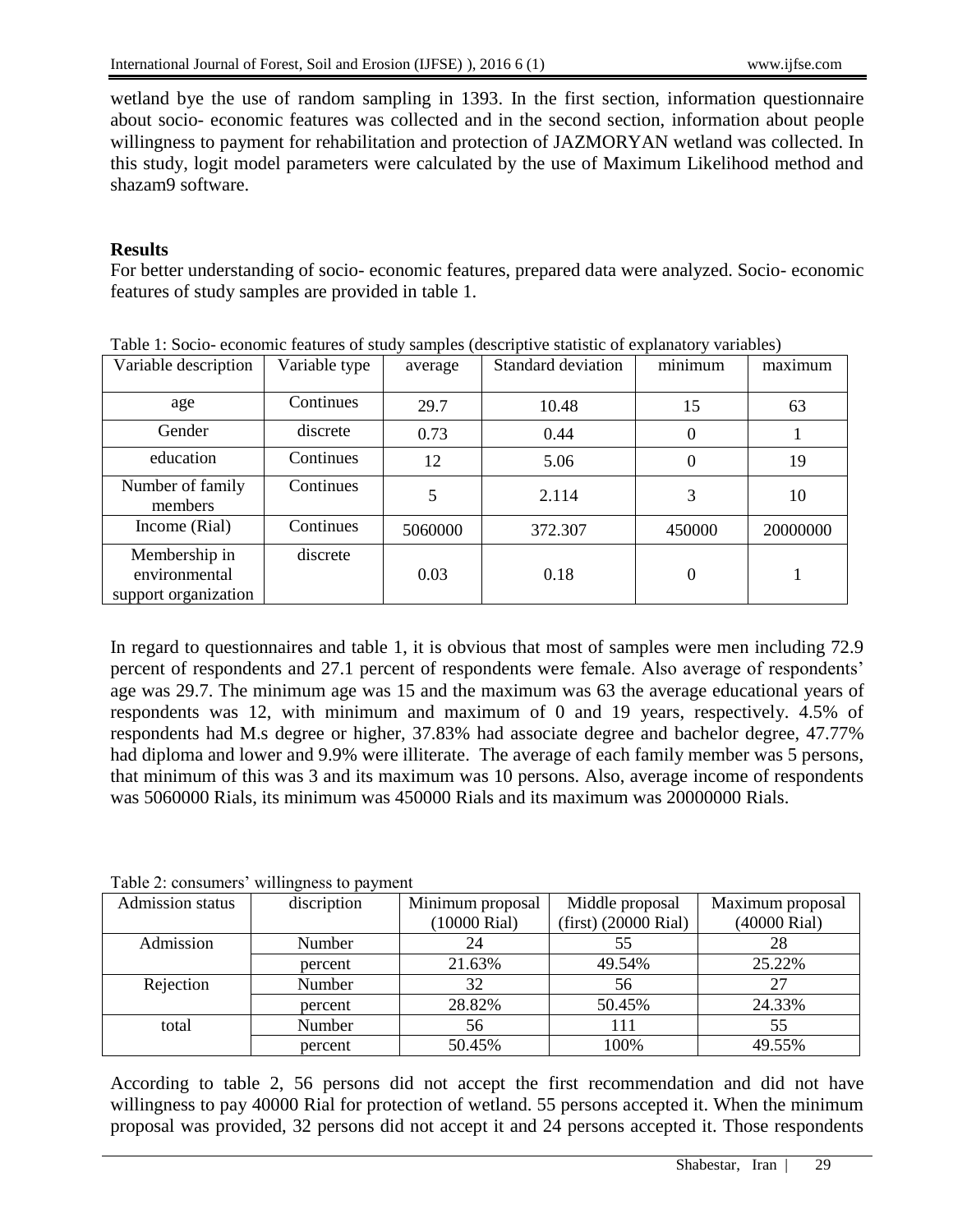that accepted the first recommendation placed on maximum proposal that if they were ready to pay 40000 Rial for protection of wetland or no. 28 persons accepted the third recommendation and 27 persons rejected it.

In order to investigate effective factors on willingness to payment and effectiveness of each variable, logit pattern was calculated by Maximum Likelihood Method. The result is shown in table 3.

| Variables name               | coefficients | Standard deviation              | stretching in average | Final effect |
|------------------------------|--------------|---------------------------------|-----------------------|--------------|
| Recommendation               | $-0.001***$  | 0.0003                          | $-0.870$              | $-0.0003$    |
| Age                          | $0.259***$   | 0.039                           | $-3.481$              | $-0.064$     |
| Family dimension             | $0.224**$    | 0.094                           | 0.501                 | 0.057        |
| Education                    | $0.080**$    | 0.038                           | 0.267                 | 0.020        |
| Income                       | $0.483**$    | 0.227                           | 2.976                 | 0.120        |
| Gender                       | $-0.009$     | 0.411                           | 0.003                 | $-0.002$     |
| Y intercept                  | 1.537        | 3.679                           | 0.696                 |              |
| <b>R<sub>2</sub> MADDALA</b> | 0.42         | Forecast accuracy<br>percentage | 0.87                  |              |

| Table 3: The study area logit model estimation |  |  |  |  |  |  |  |
|------------------------------------------------|--|--|--|--|--|--|--|
|------------------------------------------------|--|--|--|--|--|--|--|

Resource: study results (\*,\*\* and \*\*\* are significant at 10, 5 and 1 percent levels, respectively)

According to obtained results, the recommendation, age, family, income and education variables had significant effect on acceptance probability of price. Age and recommendation variables had negative effect and family dimension, education and income had positive effect. Percentage of forecast accuracy was 87% that shows high predictive power of the model. The coefficient of determination was equal to 0.42 that is acceptable in double choice models.

Results show that if proposed price has increase of 1%, acceptance probability of proposed price would decrease about 0.0003 units. Also, if a person income has increase of 1%, probability of payment by that person would increase about 2.976. The average expecting amount of WTP that presents rehabilitation and protective value of wetland was calculated after estimation of logit model parameters by the use of Maximum Likelihood and by numerical integration in range of 0 to<br>maximum recommendation that was equal to 1000000 Rials.<br> $E(WTP) = \int_{0}^{\text{max}A} F_n(\Delta U) dA = \int_{0}^{\text{max}A} \left( \frac{1}{1 + \exp[-(\alpha^* + \beta A)]} \right) dA = 3030$ ximum Likelihood and by n<br>t was equal to 1000000 Rials.<br> $\begin{pmatrix} 1 & 1 \end{pmatrix}$   $A = 30$ ?

maximum recommendation that was equal to 1000000 Rials.  
\n
$$
E (WTP) = \int_{0}^{\max A} F_n (\Delta U) dA = \int_{0}^{\max A} \left( \frac{1}{1 + \exp[-(\alpha^* + \beta A)]} \right) dA = 3030 \text{ Rial}
$$

In the above integral, amount of WTP was gained 3030 rial. For estimation of total willingness to payment in the study area, we should multiply the study area population by tendency to payment. So the whole willingness to payment in the study area was calculated equal to 23.09 Milliard Rial.

# **Conclusion**

In this study by the use of conditional valuation method, amount of willingness to payment for rehabilitation and protection of JAZMORYAN wetland was calculated in the range of 0 to maximum recommendation after estimation of logit model parameters based on Maximum Likelihood method and by the use of integration. It was equal to 3030 Rial. According to obtained results, recommendation, age, family, income and education variables had significant effect on acceptance probability of price. Age and recommendation variables had negative effect and family dimension, education and income had positive effect. Percentage of forecast accuracy was 87% that shows high predictive power of the model. The coefficient of determination was equal to 0.42 that is acceptable in double choice models.

Results showed that 85% of families are ready to pay for rehabilitation and protection of wetland and they have tendency for rehabilitation and protection of wetland, wildlife and vegetation protection, use of wetland in future and protection of wetland for future generations.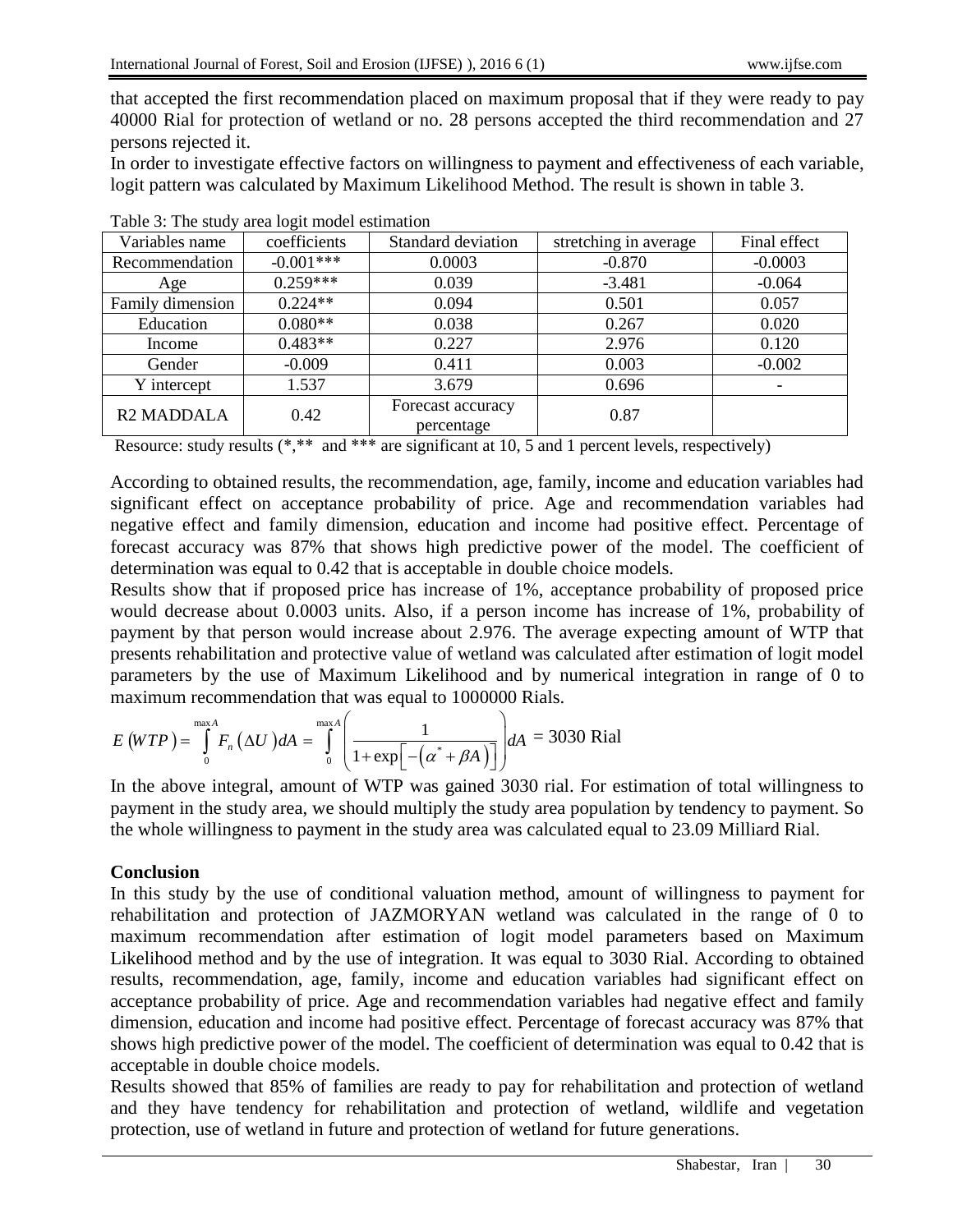Following recommendations are provided for rehabilitation and protection of the wetland:

- Income was an important and effective factor on people tendency to payment. Those who have lower income, have lower tendency for recreational use of the area. So it is recommended that government use policies that reduce poverty in society.
- People education was an effective factor on willingness to payment. So public education is a policy that government should use for rehabilitation and protection of the wetland.
- In regard to the importance of wetland and natural resources, government supervision on landuse changes around wetland and also prevention of dams' construction in front of water, is an appropriate solution for protection of this valuable resource.
- In regard to positive effect of the number of education years on willingness to payment, it is recommended that Considering the highly significant effects of education level on the tendency of families to payment for protection of the Jazmoryan Wetland, it is suggested that strategists and planners increase levels of knowledge and information among people about Jazmoryan Wetland through mass media, brochures, effective (targeted) advertisements, in order to absorb sufficient investments in this regard.
- Due to the vastness of natural areas such as wetlands and incapability of government in supporting all of the aforementioned natural sources, the requirement of using public financial participation in protecting wetlands and preventing them from drying out, could be witnessed.

## **Reference**

- Brack C L, Gill M, Dawson M (1985). Bark, Leaf and Sapwood Dimensions in Eucalyptus. *Aust. For. Res.* 15: 1 - 7.
- Amirnejad, H. Khallilian, S. (2006). Although the value is estimated using a valuation method provided forests of northern Iran, Journal of Agricultural Sciences and Natural Resources, in the thirteenth, second edition, June, 144-154.
- Bateman, I. J., Langford, I. H. and Rasbsh, J. (1999). Willingness to Pay Question Format in Contingent Valuation Studies. In: Bateman I. J. and K. G. Willis, eds , Valuing Environmental Preferences: Theory and Practice of the Contingent Valuation Method in the U.S., E.U. and Developing Countries Oxford University Press, New York, 1-14
- Bocksteal, N. E. and McConnell, K. E. (2007). Environmental and Natural Resource Valuation with Revealed Preferences (A Theoretical Guide to Empirical Models). Published by Springer.
- Gurluk, S. 2006. The estimation of ecosystem services value in the region of Misi Rural Development Project: Results from a contingent valuation survey. Journal of Forest Policy and Economics, 9(3): 209-218.
- Jafary Nejad,M. Farhangi, M. Khanpour, F. 2012. Economic valuation of the environmental benefits of international wetland Gomishan to determine conservation applications provided by (CVM). Journal of conservation and utilization of natural resources. 1 (1): pages 51-63.
- Khodaverdi Zadeh, M. Najafi Allamdarloo, H and Raheli, H. (2010), The estimated value of the contingent valuation method recreational village Orumieh dam. Agricultural Economics Research.2(4):pages 49-62.
- Khorshid Doust, A,M.(2004), The use of contingent valuation method to estimate the willingness to pay for environmental protection in Tabriz. Journal of Environmental Studies, 13-20:30
- Leong, P.C., Zakaria M., Ghani A.N.A. and Mohd A. 2005. Contingent Valuation of a Malaysian Highland Forest: non market benefits accrued to local residents. Journal of Applied Science, 5(5): 916-919.